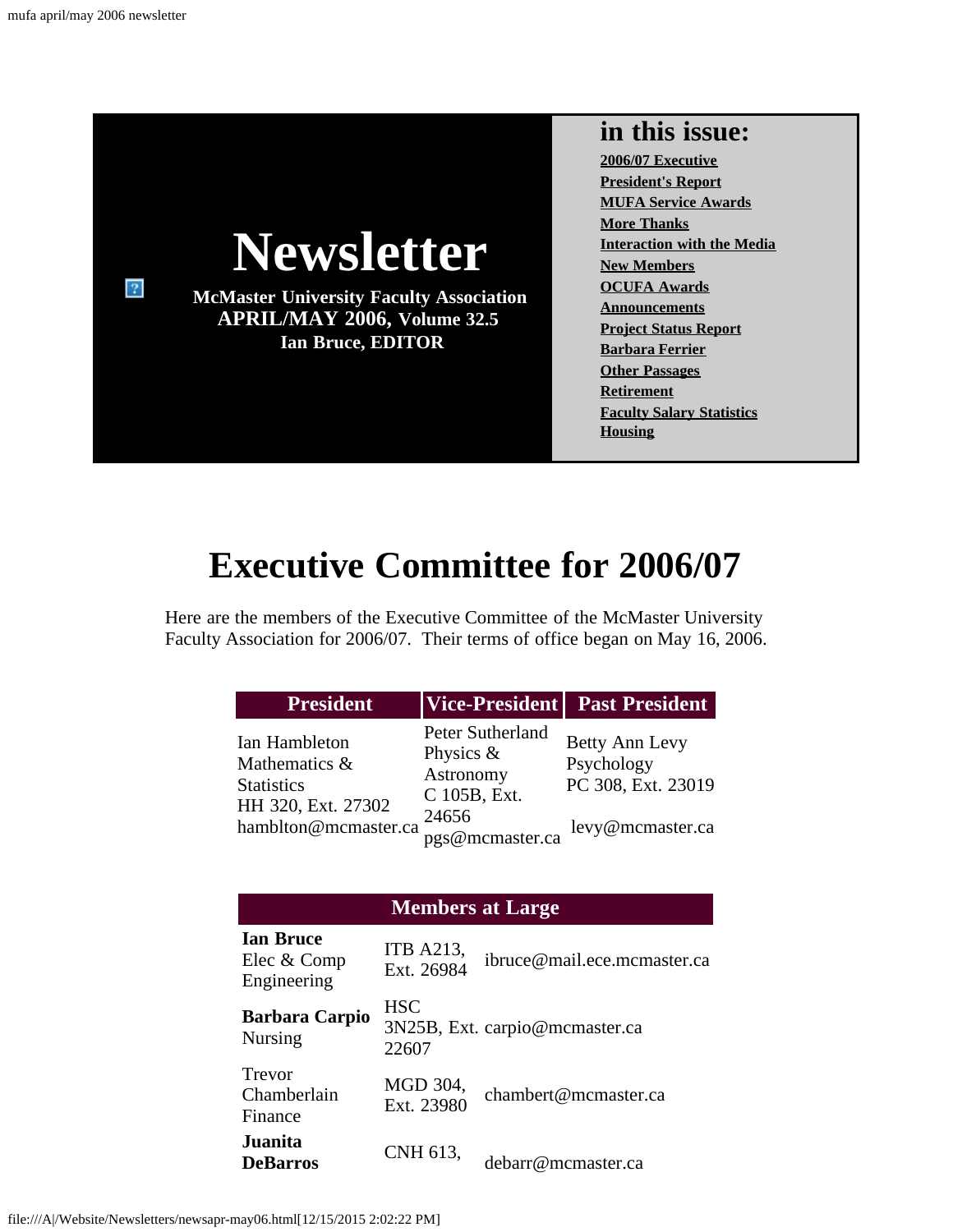| <b>History</b>                                                          | Ext. 24149              |                                 |  |  |
|-------------------------------------------------------------------------|-------------------------|---------------------------------|--|--|
| <b>David Hitchcock</b>                                                  | UH 304,<br>Ext. 23464   | hitchckd@mcmaster.ca            |  |  |
| Philosophy                                                              |                         |                                 |  |  |
| Anju Joshi<br>Gerontological<br><b>Studies</b>                          | KTH 204,<br>Ext. 23242  | joshia@mcmaster.ca              |  |  |
| <b>Jennifer</b><br><b>McKinnell</b><br><b>Health Science</b><br>Library | HSC 2B17,<br>Ext. 24381 | mckinn@mcmaster.ca              |  |  |
| <b>Gianni Parise</b><br>Kinesiology                                     | <b>IWC</b><br>27353     | AB119, Ext. pariseg@mcmaster.ca |  |  |
| <b>Herb Schellhorn</b><br><b>Biology</b>                                | LS 433, Ext.<br>27316   | schell@mcmaster.ca              |  |  |
| <b>Colin Seymour</b><br>Med Physics $\&$<br><b>Appl Radiation</b>       | NRB 231,<br>Ext. 26289  | seymouc@mcmaster.ca             |  |  |
| <b>Mary Silcox</b><br>English                                           | CNH 330,<br>Ext. 27314  | silcox@mcmaster.ca              |  |  |

# **President's Report**

### <span id="page-1-0"></span>**[delivered at the May 9, 2006 Annual General Meeting]**

Let me give you a brief update on the Association's activities since my last report to the membership at the January 5, 2006 General Meeting. First, you have received today the Committee Reports from our representatives on a wide array of University and provincial bodies. These representatives of the Faculty Association contribute their time and expertise to ensure that faculty and librarian views are heard and that our Executive remains in touch with important issues. We are very grateful to all of those

who work for the Association in this way and encourage more of the membership to become involved with the Association's work.

### **Remuneration**

 $|2|$ 

In a negotiating year the bulk of the second term's activities relate to coming to a satisfactory agreement. I am very grateful to members of the Remuneration Committee (Nancy Bouchier, Mike Boyle, Nora Gaskin, Wayne Lewchuk) for the many meetings and the excellent guidance offered to our three representatives on the Joint Committee (Mike Veall, Ian Hambleton and Betty Levy). The Remuneration Committee offers an accountability check for the representatives on the Joint Committee. They drew clear lines to guide our negotiations and we were grateful for their direction. Given the budget situation this year, reaching a negotiated settlement was not an easy task. We needed to face the pension problem that was draining the operating budget, and yet obtain a fair salary and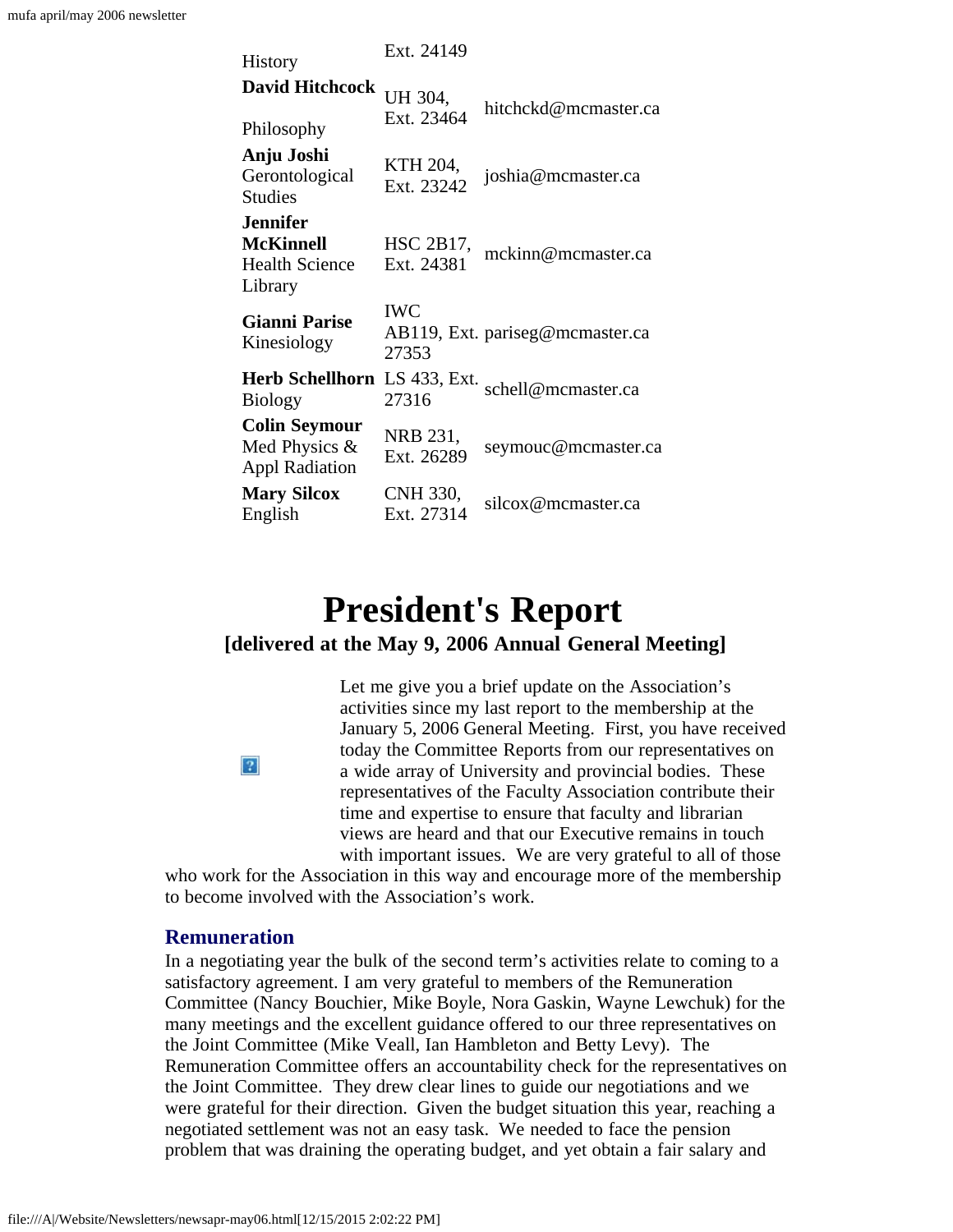benefits settlement for our membership. The two-year agreement that was ratified by the membership met these goals. We are all indebted to Mike Veall, our Remuneration Chair, for his leadership in these negotiations. Without him, they would not have been successful. I am also grateful to Ian Hambleton, our Vice President, for his level-headed suggestions that put our discussions back on track on many occasions. We were well represented at the bargaining table and I thank everyone for their hard work.

Although we have completed the salary part of the negotiation, with some new benefits as well, the Joint Committee agreed to continue discussions on the possibility of moving to a drug formulary. Any savings that result from a switch to a formulary would be returned in the form of additional benefits. A committee has been formed to study this matter over the coming year. If an agreement is reached, it will be brought to the membership for ratification during the winter term. The Joint Committee also agreed to set up a small group to examine our Career/Progress Merit Scheme to determine whether modifications would improve its effectiveness. This year we modified the final break point so that no faculty member will receive less than  $\frac{1}{2}$  the value of the merit credited. This committee will report to the Joint Committee in the coming year.

The Librarians' remuneration negotiations have been successfully concluded and an agreement will be going to the MUFA librarians for ratification next week. We thanks the MUFA representatives on that negotiating committee (Mike Veall, Nora Gaskin, and Barbara McDonald) for their work.

Finally, I want to end this section by thanking the members of the Joint Committee who represented the Administration (Susan Denberg, Karen Belaire and Ken Norrie). The manner in which these negotiations were conducted was a testimonial to the University's commitment to collegiality with its faculty. We negotiated as equals and with mutual respect for the skills and knowledge each side brought to the bargaining table. McMaster is fortunate to have an Administration that values the relationship it has built with its Faculty Association over the years.

### **Long Term CLAs (Teaching Professors)**

The report for the establishment of these positions has passed Senate and Board levels. A Senate/Faculty Association committee has been established (F. L. Hall

and M. Parsons for the Administration; L. Allan and D. Shore for the Association). This committee is now drafting changes to the Tenure and Promotions document to establish procedures for the new positions.

### **Fair Employment Coalition**

A group of faculty, students and staff have formed to consider establishing a Fair Employment and Living Wage policy at McMaster. The Faculty Association is monitoring the progress of this Coalition and we thank Don Wells for representing our views to the Coalition and keeping the Executive informed on the Coalition's activities.

### **Bus Passes for Faculty & Librarians**

At the January General Meeting I was asked whether faculty and librarians might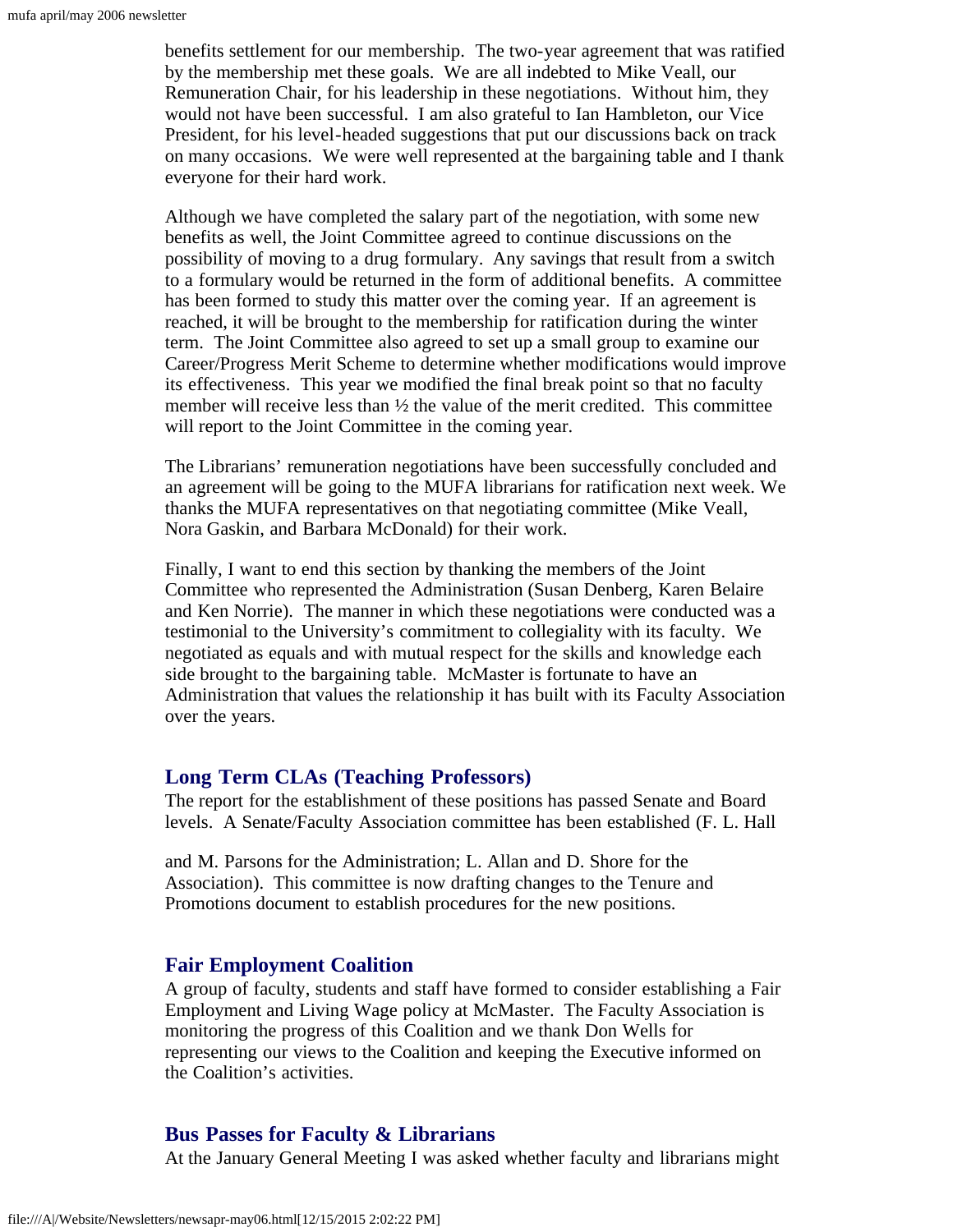be given special rates for bus passes, as a means of encouraging use of public transportation to campus. This issue was raised with the Administration. However, no steps will be taken at this time. It appears that there are too few buses and drivers available to meet the current need, so no further incentives can be undertaken until these problems are addressed.

### **Construction on Campus**

Some concern has been expressed on g-mufagab that faculty members are kept in the dark regarding construction plans. There are faculty members on the appropriate bodies at all stages of construction planning and approval. However, these representatives do not report back to the larger University community. There is a clear communication gap. To relieve this situation, I asked that the Association receive the reports from Physical Plant when they go to the University Planning Committee (UPC). These reports update the state of all projects from conception to completion. They will now appear in our newsletters on a regular basis. These reports should allow the membership to know about all construction plans prior to the soil being turned, thus enabling input from concerned citizens at an earlier stage.

### **My Thanks**

It has been a pleasure and a wonderful experience to act as President of the Faculty Association over the past year. I have learned so much about the operation of our great University. First, thanks to the membership for the opportunity to represent you and for the support you have provided. I have enjoyed and learned so much from our new faculty and librarians who came to lunch with me over the past year. You ensure a great future for McMaster. I am very grateful to all who participate and encourage you to stay connected to your Association. Second, thanks to Peter George and Ken Norrie for the many hours we spent discussing University affairs. I have greatly appreciated your openness, your requests for my input, and your commitment to the collegial governance of McMaster. It has been a pleasure to work with both of you. I feel confident that Ian Hambleton, our incoming President, will continue to foster the collaboration between the Administration and the Association that makes McMaster such a wonderful place at which to develop a career. Ian has been a wonderful Vice President. His suggestions have improved our efficiency and his leadership on the Joint Committee and at the Executive meetings have been sincerely appreciated. Thanks and good luck in your role as President, Ian.

I also acknowledge with thanks the members of the Executive. Their views on the many matters brought to our meetings have determined the directions we have taken. Thank you all for your sharing your expertise and a lot of your valuable time in the service of your faculty and librarian colleagues. Let me single out Rick Butler, Chair of Special Enquiries & Grievances, for special thanks. This job requires sensitivity, patience and wisdom; thank you for showing all of these in abundance. Also, I repeat again my gratitude to Mike Veall, Chair of Remuneration; for the past two years your brilliance has guided us to successful agreements and your comments during our Executive meetings have brought us to better decisions. McMaster and this Association have benefitted greatly from your contributions. Thank you. Every President relies on the wisdom of the man who came before her: Trevor Chamberlain, as Past President, has been a source of knowledge and advice for me over the past year. His great sense of humour has added the light touch needed to get through many a long meeting agenda.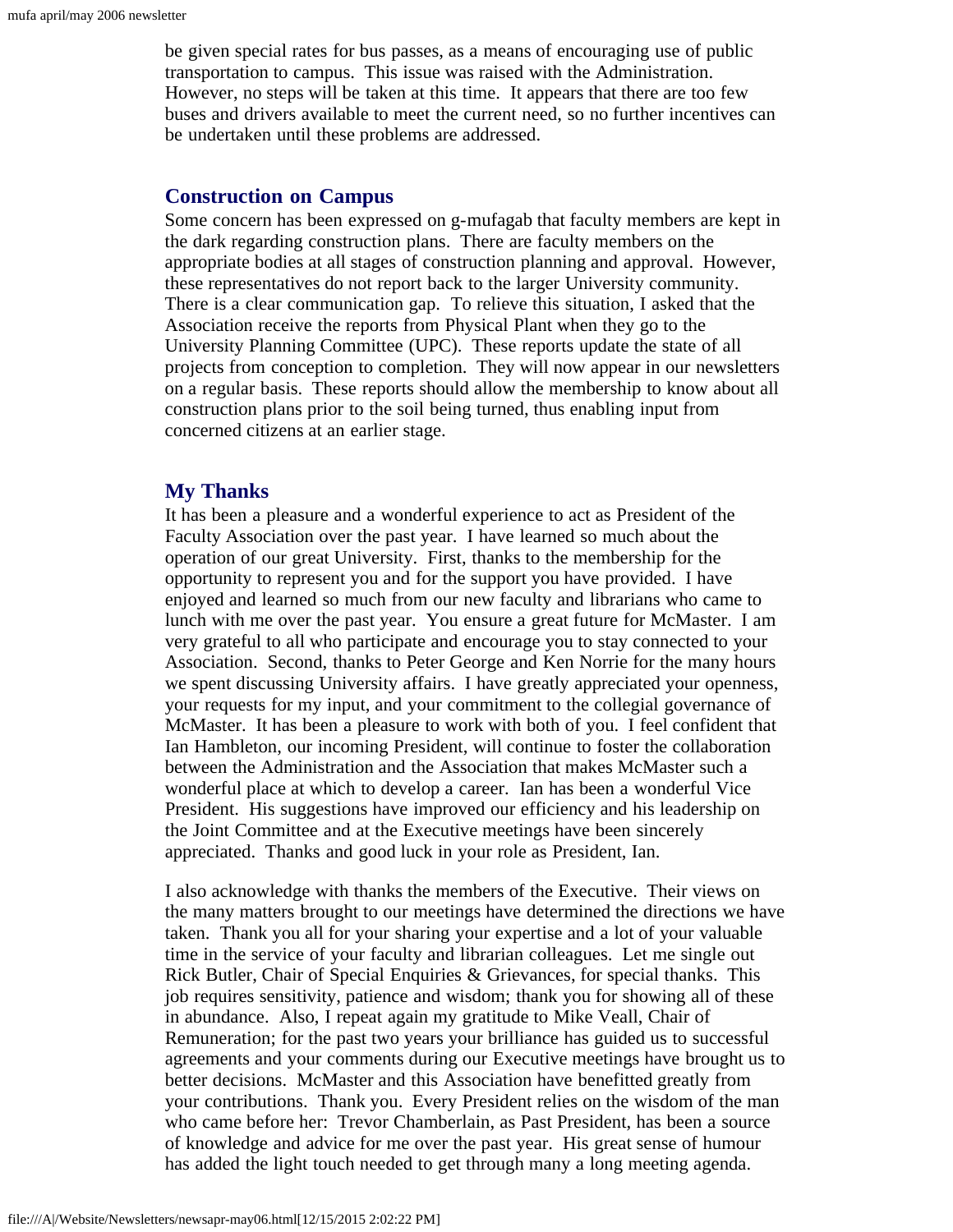Thanks Trevor.

Welcome to all of the new members who have agreed to serve on the Executive in the coming year. This is an opportunity to become more involved with the governance of McMaster. I thank you for your willingness to participate. I am particularly delighted to have Peter Sutherland as our incoming Vice President. Peter's knowledge of the administration of this University, and his experience on the Joint Committee, will be well used in his new position with the Association. Welcome aboard Peter.

Finally, I will be forever grateful to Kelly McCaughey, our Administrative Assistant, and Phyllis DeRosa Koetting, our Executive Director, for their guidance of everything we've done over the past year. Kelly, thanks for your upbeat nature and the way you kept me scheduled and in the right place. You are a joy to work with. Phyllis, thank you for providing a balance to my PollyAnna personality. You made me consider all sides of a situation and your knowledge and wisdom have prevailed so often. I cannot thank you enough for your devotion and service to our Association. Our Association is blessed by these outstanding staff members.

Thank you all for coming today and now let us move on to the important matter: the special awards.

*Betty Ann Levy*

 $|2\rangle$ 

## **MUFA Service Award**

<span id="page-4-0"></span>Following MUFA's Annual General Meeting, a special reception was held in honour of the recipients of the MUFA Faculty/Librarian Award for Outstanding Service. The awards were presented to Elise Hayton and Daphne Maurer in recognition of their outstanding contributions to the University. The selection committee, chaired by Past President Trevor Chamberlain, included student Abdul Basith, staff representative Paul Grunthal, librarian Linda Michtics, and faculty member John Weaver. Dr. Chamberlain read the following citations on behalf of the selection committee.

#### $\overline{?}$

In choosing **ELISE HAYTON**, the Selection Committee is recognizing Elise's long and distinguished service to McMaster University and to the librarianship profession. Elise is retiring this year after thirty-three years in the McMaster library system. During her years at McMaster, Elise initiated and managed a number of major projects and, in doing so, gained an international reputation for her efficiency, effectiveness and innovation. Elise is also known as a supportive and inspiring colleague who, in the words of one of her nominators, "...is a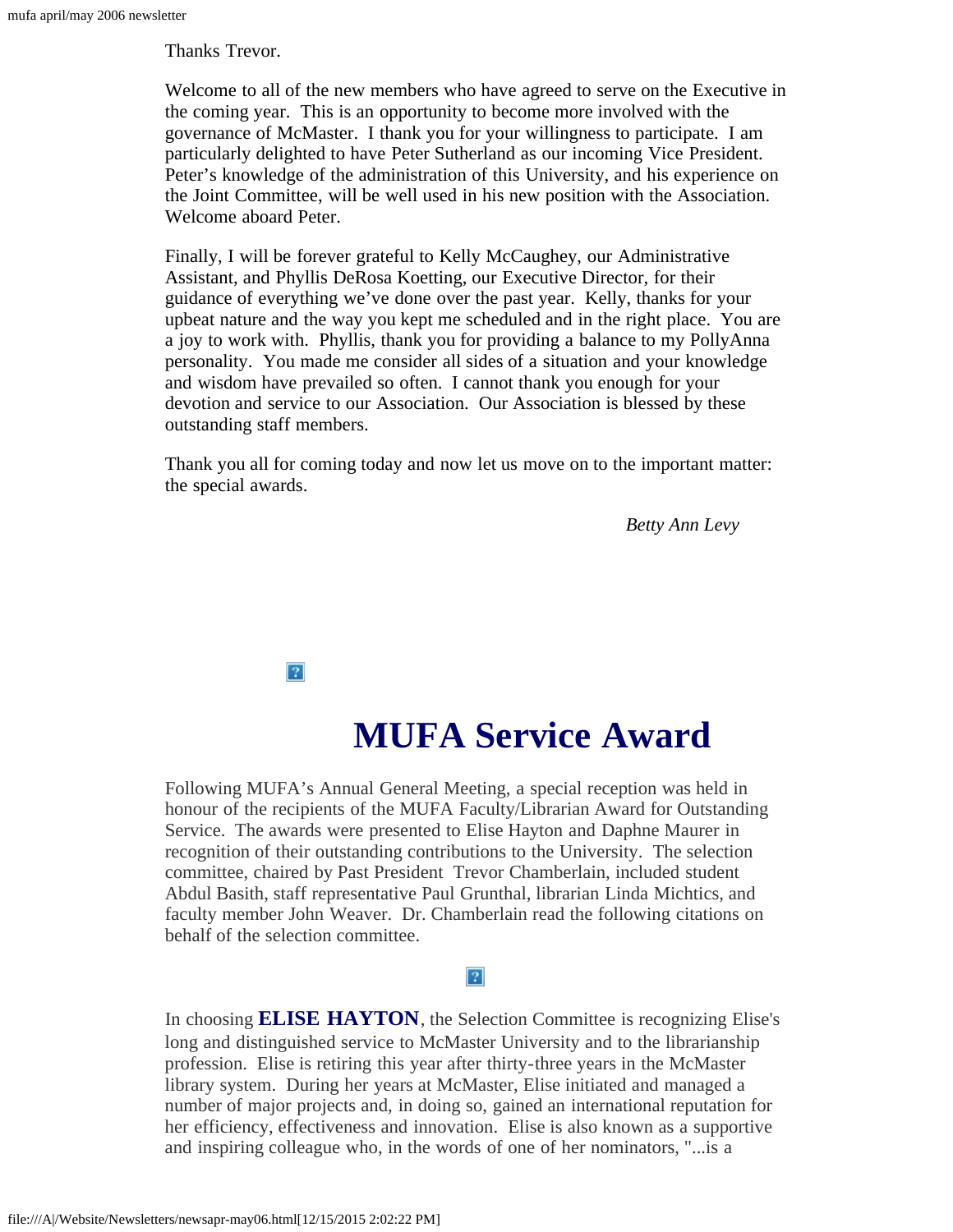mentor and friend to many librarians — both here at McMaster and across the country".

Elise is not only respected as an outstanding colleague and for her professional skill in providing excellent service to McMaster library users. She has been a leader among her colleagues in embracing technology and leading other projects within the library system. She has also been a leader in the professional librarian organizations at the local, provincial and national levels. Over her career Elise served as both Vice-President and President of the McMaster University Professional Librarians' Association, and as Vice-President and President of the Ontario College and Universities Library Association (OCULA), as Editor of the OCULA Newsletter, and has also been active in the Ontario Library Association. At the national level Elise has served on a number of important committees of the Canadian Library Association. In 1994 Elise was honoured by her colleagues at the provincial level when she was awarded OCULA's Award of Recognition.

 $|2\rangle$ 

**DAPHNE MAURER**has been chosen by the Selection Committee to receive the Award in recognition of the breadth and depth of her contributions to university life at McMaster. Daphne is an internationally known researcher in the area of child visual development. Her book, "The World of the Newborn", has been published in six languages and won the 1988 Book Award of the American Psychological Association. She has also published widely in leading academic journals and has been described as "...one of the most highly regarded developmental psychobiologists working in the world...."

Daphne's contributions to scholarly life at McMaster include that of role model and mentor to many graduate students in the Department of Psychology,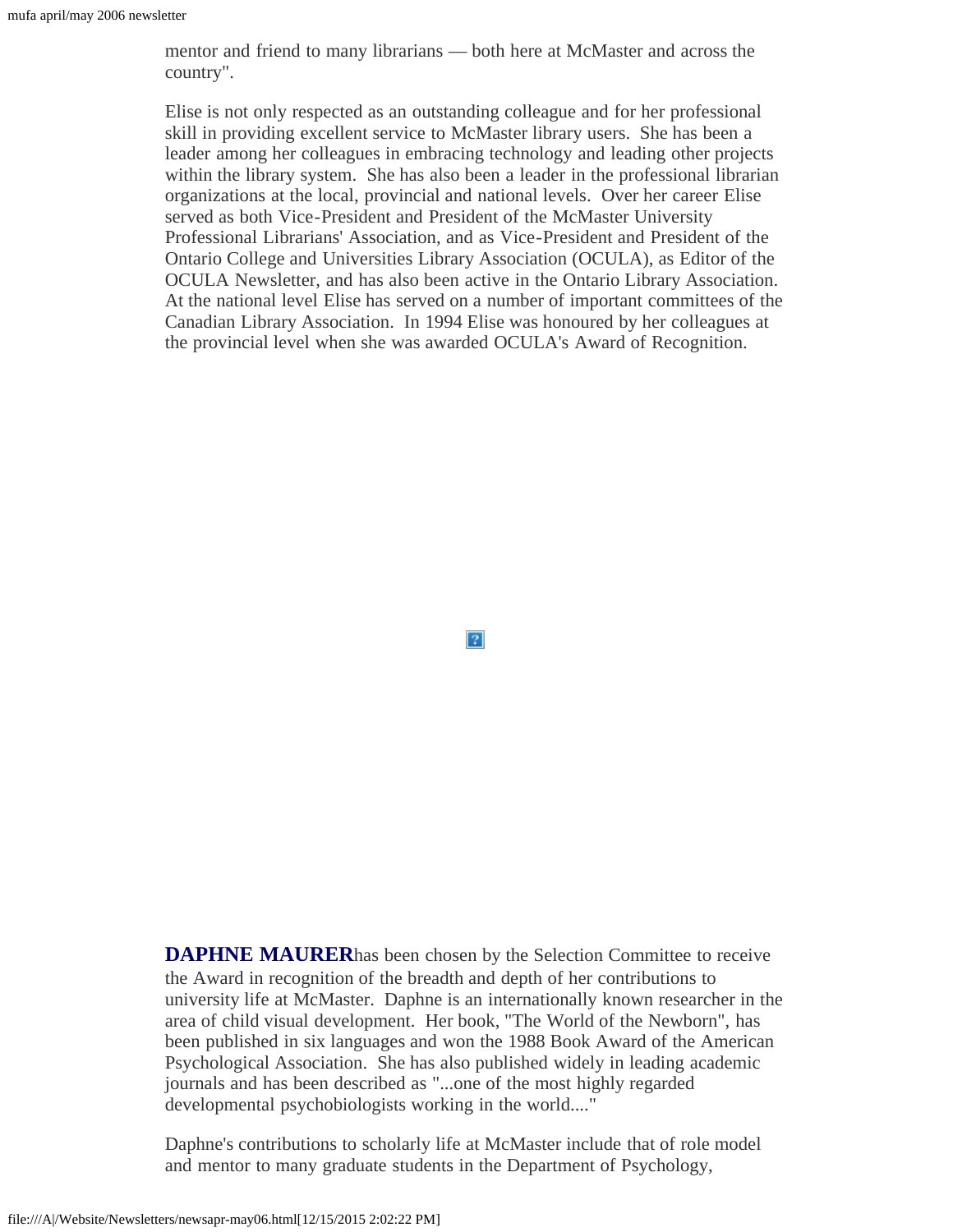Neuroscience and Behaviour. Her former students hold faculty positions throughout North America and a number have become academic leaders in their own right.

Daphne has also been a leader within the broader McMaster community, including terms as President and Vice-President of MUFA. She led the Faculty Association through the difficult period following the suspension of employer contributions to the University's pension plan. Daphne was the leader of the employee challenge of this decision, which ultimately led to litigation with the University.

Daphne has established her credentials as a community leader at McMaster in many other ways. She was instrumental in having the University embrace the principle that CP/M at McMaster should be regarded as reward for performance, and should not be used to mitigate across-the-board increases. This principle has since become a central part of academic collective bargaining across Ontario. Daphne has also been a leader in initiatives to ensure that female faculty are paid equivalently to men and to devise equitable rules for the determination of employee pension contributions at McMaster.

<span id="page-6-0"></span>

### **Another Thank You**

**What a coup masterminded by Betty Ann Levy and Lorraine Allan, aided and abetted by Shep Siegel! To receive the first ever Special MUFA Presidents' Award for Outstanding Service at the AGM was truly an honour and a surprise (an understatement, to be sure). Watching the Past Presidents parade into the Great Hall**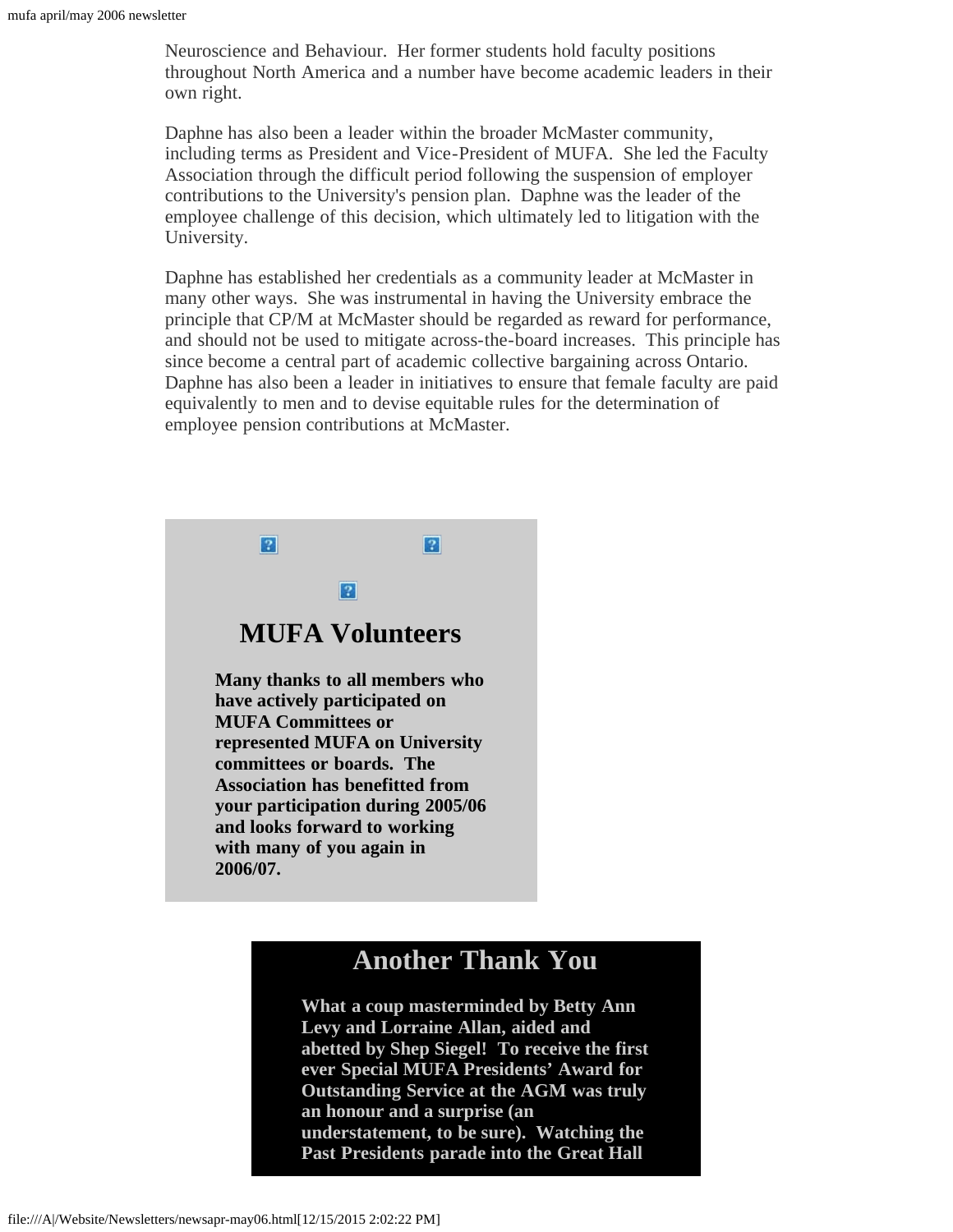**of the University Club — well, it left me speechless. And then they were joined by my very first President (albeit not at MUFA), Alvin Lee, who showed me by his example that McMaster University is a very special place and that we are fortunate to be working in such a stimulating environment. Since coming to the Faculty Association, I have had the good fortune to meet every year a new group of volunteers who bring intelligence, creativity and enthusiasm to the work of the Association. They make my job interesting and fresh — and fun. Of course, I'm not the only staff member at MUFA, just the noisiest. I can't imagine the Faculty Association without Kelly McCaughey. She's not just a smiling face. Her dedication, common sense, calm, warmth, humour, and friendship enrich my life. Thank you all for providing me with an occasion that I shall always remember and cherish.**

<span id="page-7-0"></span>*Phyllis DeRosa-Koetting, MUFA Executive Director*



2005 OCUFA Teaching and Academic Librarianship Awards

### $|2|$

**Six Ontario university professors, two from McMaster, will receive their profession's top provincial honour — a prestigious award acknowledging their outstanding skills.**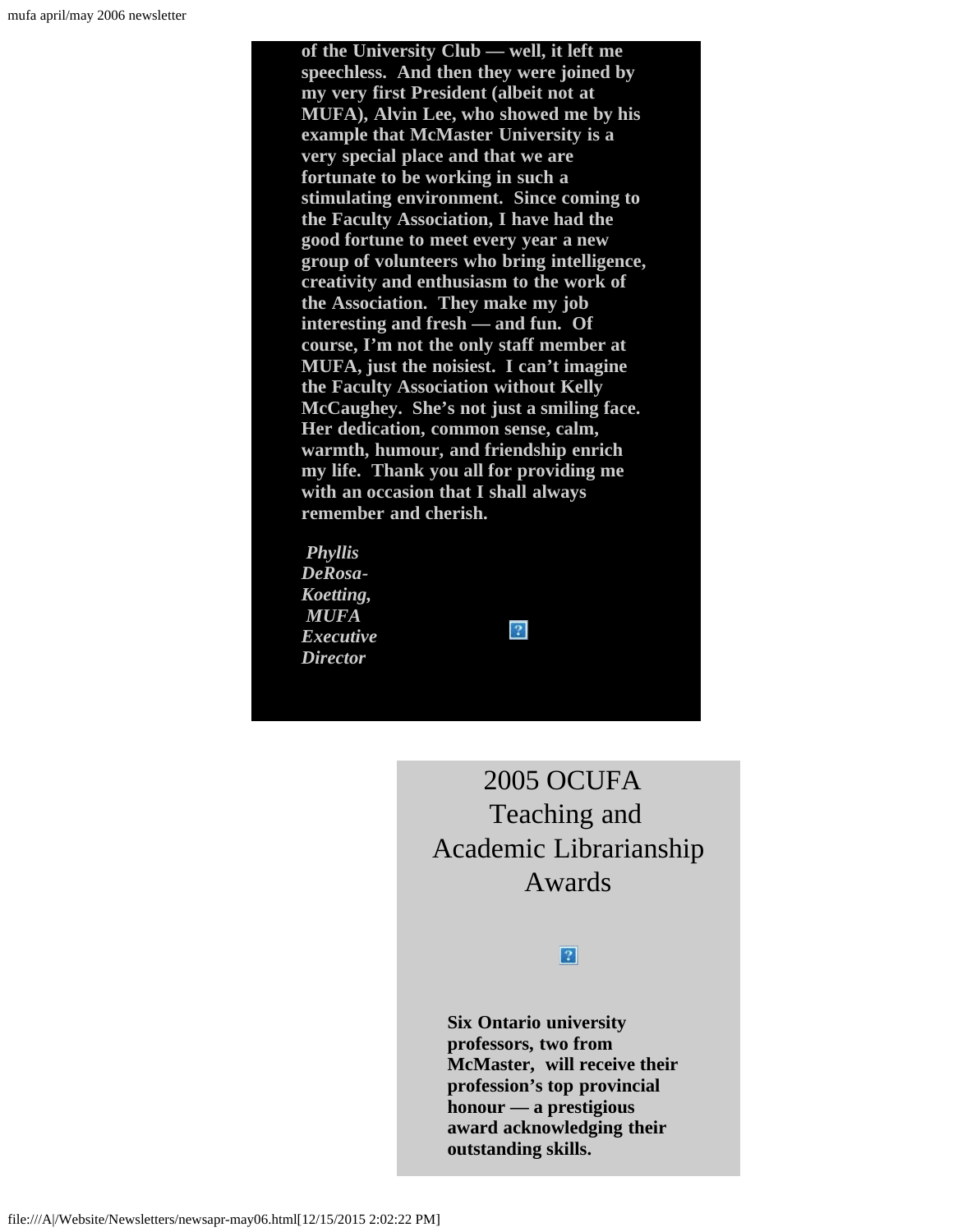**Congratulations to ANNA MORO, Assistant Professor of Linguistics & Languages, and DEBORAH COOK, Professor of Medicine, who will be honoured with the 2005 OCUFA Teaching Award at a special ceremony on June 9, 2006.**

**Established in 1973 and presented annually by the Ontario Confederation of University Faculty Associations (OCUFA), the OCUFA Teaching Awards acknowledge the immense contributions made to teaching by university professors. The OCUFA Academic Librarianship Award was established in 1990 and honours the work of an academic librarian in his or her area of expertise. In announcing the 2005 Award winners, OCUFA President, Michael Doucet, said, "These teaching awards represent a recognition of the major accomplishments of these six worthy recipients. There were a number of nominations received this year making the OCUFA Awards Committee's task in choosing the six best extremely difficult."**

# <span id="page-8-0"></span>**Guidelines re Interaction with the Media Revised**

#### $|2|$

Revisions to the Guidelines for Members of the McMaster Community regarding Interactions with the Media (**[www.mcmaster.ca/mufa/handbook/letpress.htm](file:///A|/Website/Newsletters/www.mcmaster.ca/mufa/handbook/letpress.htm)**) have been a topic for discussion in the Joint Committee for several years. On December 5, 2005, agreement was reached on a document which was then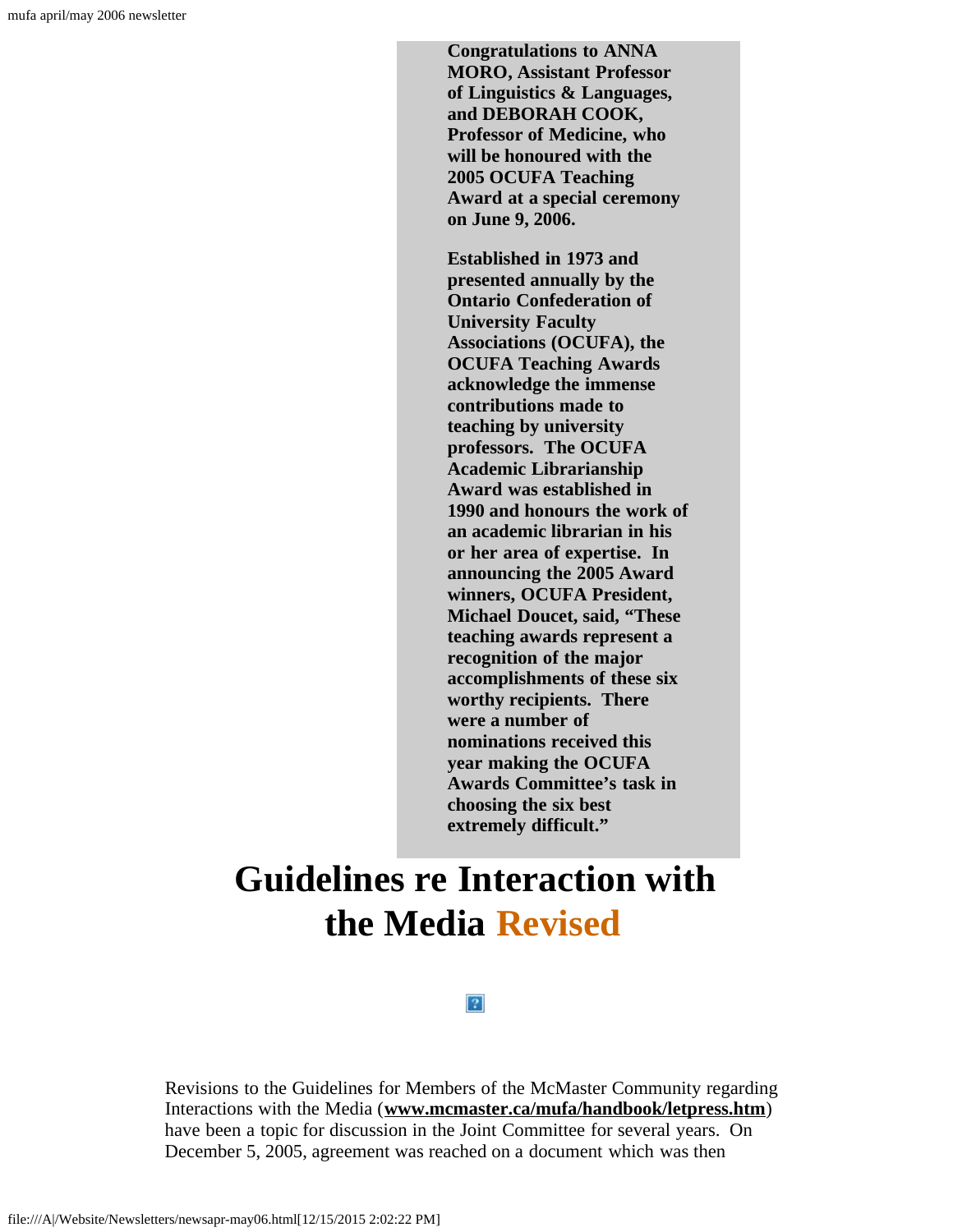forwarded to the Senate and Board and subsequently approved by them.

The revision of the document involved removal of the statement: Further, a member shall not refer to McMaster University if the statement expresses a personal opinion, and that opinion is unrelated to the area of academic or professional expertise of that member.

With this statement removed from the Guidelines, the Joint Committee also undertook to remind the University community about the liability coverage by our insurers. For background information, please refer to section F52 of The Faculty Handbook, entitled Liability of Employees. Our caution relates to limits in our coverage for statements that might be legally deemed not to be 'related to employment duties'. In such a situation, our insurer could refuse liability coverage for a third party claim against an individual member. In making public statements to the media, we caution the McMaster community regarding possible limitations in their insurance coverage should legal suit arise.

*Members of the Joint Committee*

## **New Member**

<span id="page-9-0"></span>

| <b>Russell</b>      |                                      |
|---------------------|--------------------------------------|
| <b>Bishop</b>       |                                      |
| <b>Brian</b>        | <b>Biochemistry &amp; Biomedical</b> |
| <b>Coombes</b>      | <b>Science</b>                       |
| <b>Peter Graefe</b> | <b>Biochemistry &amp; Biomedical</b> |
|                     | <b>Science</b>                       |
| <b>Dave Novog</b>   | <b>Political Science</b>             |
|                     | <b>Engineering Physics</b>           |
| <b>Wade</b>         | <b>Mills Library</b>                 |
| <b>Wyckoff</b>      |                                      |

 $\overline{?}$ 

<span id="page-9-1"></span> $\boxed{2}$ 

### Not Sure What to Do with Unwanted or Outdated Books?

**The Library has an ongoing relationship with a local book dealer who sends books to Syria where they are used to develop library collections in new universities. These libraries are**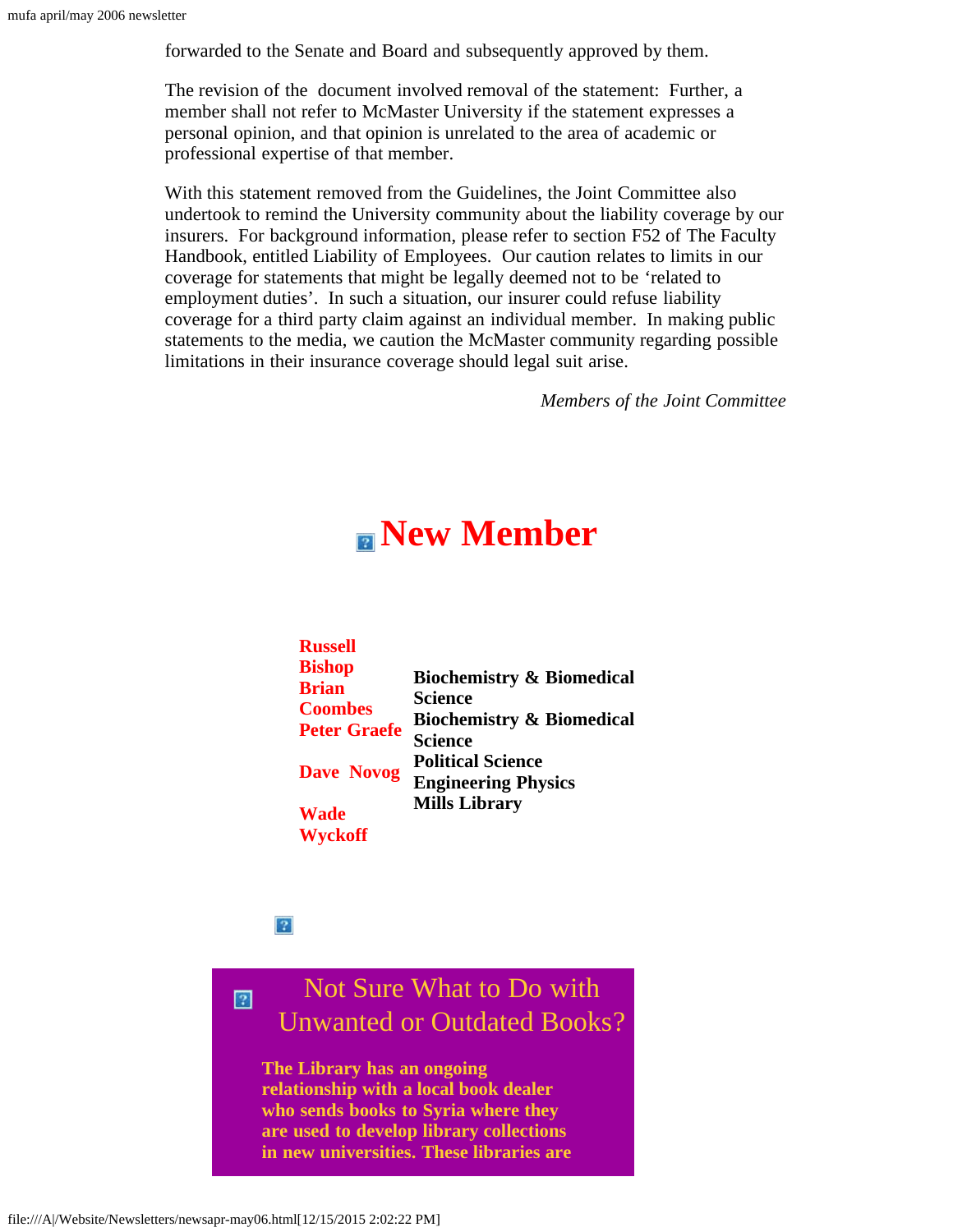**most interested in current science and technical materials, but would welcome academic materials in all subject areas. Our contact is willing to accept any books you no longer require and add them to shipments for Syria. He has a relationship with both the Syrian government and the Canadian embassy in Syria, so be assured this arrangement has been endorsed by all interested parties.**

**If you wish to send books to Syria, please forward them to the Shipping Department of Mills Library via campus mail or drop them off at the Mills Shipping dock (8 am to 4 pm, Monday to Friday). Please mark these packages " FOR SYRIA".**

**Please feel free to contact me directly if you have any questions.**

*Anne Pottier Associate University Librarian, Collection Resources pottier@mcmaster.ca, Extension 22410*

### **Inheritance Study Needs Volunteers**

**Participants who are 59 years old or more are needed for a family inheritance study. Must have received inheritance from parents and have two or more children or step-children. One hour, taped interviews conducted in location of participants' choice. Please contact Dr. Lori Campbell, 519-473- 0741 (lcampbe@mcmaster.ca)**

#### $\overline{?}$

### **Project Status Reports**

#### $|2|$

<span id="page-10-0"></span>Several of our members have expressed concerns about the continuous construction that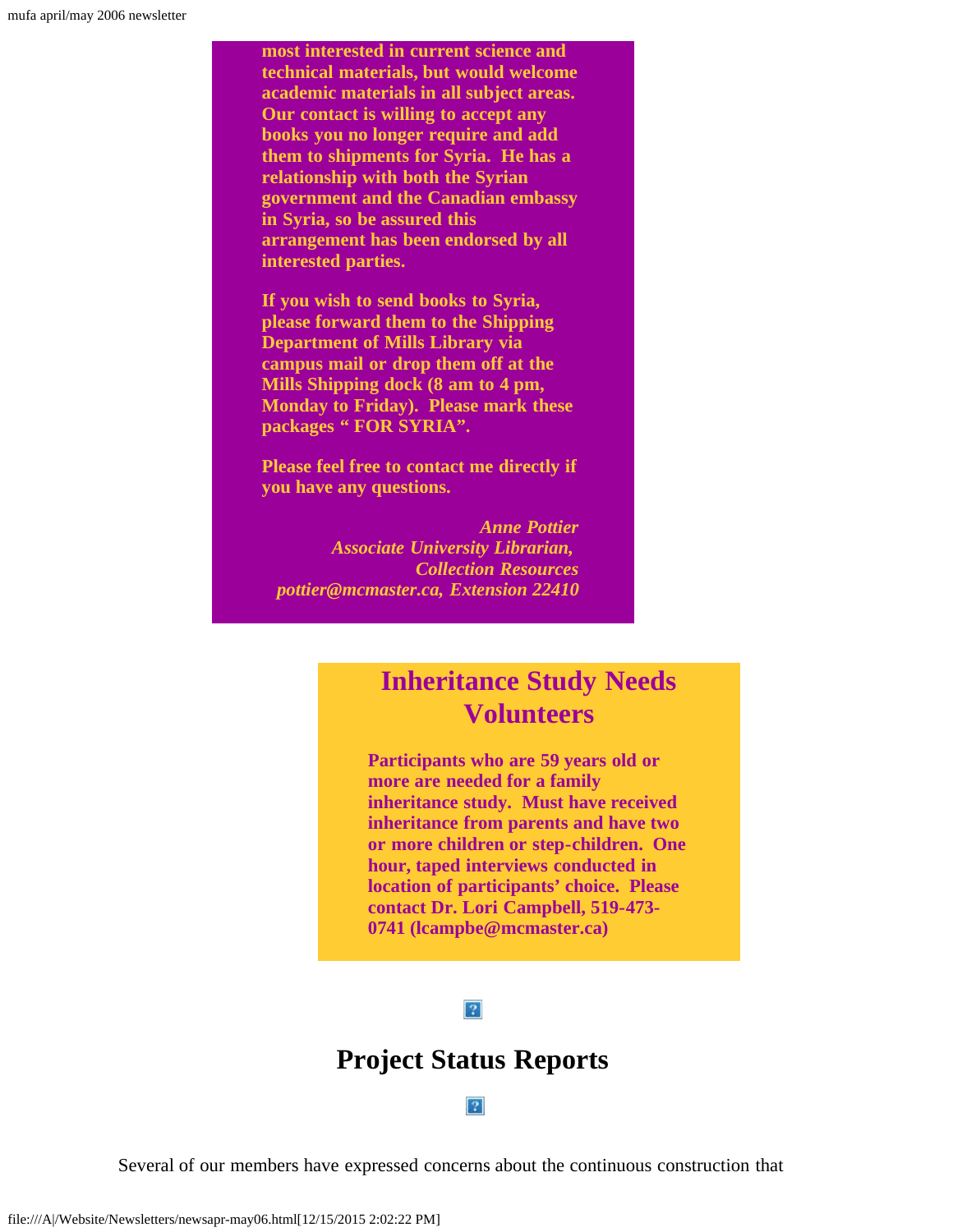disturbs our campus. Although there is faculty representation on the many committees that consider a project as it moves through the stages of development that may extend over years, there are few mechanisms to report back to the MUFA membership. Consequently, many feel uninformed until they come across a new site where spades are turning over mounds of ground. Then there is dissatisfaction but it is too late to affect project development. In the hope of an earlier 'awakening' to upcoming construction, MUFA has been given the opportunity to publish in our Newsletter the project status reports that are received by the University Planning Committee. These status reports will ensure that the MUFA community has access to project plans from their infancy to their completion. We hope that this will allow the membership to indulge in debate and discussion before it is too late to be part of the planning process. Below is the first report which we received, with thanks, from the University Secretariat.

| Project Name                                              | Original<br>Estimated | Approved<br><b>or</b><br>Completion   Anticipated | <b>Status</b>                                                                                                                                                                                                                                                                                |
|-----------------------------------------------------------|-----------------------|---------------------------------------------------|----------------------------------------------------------------------------------------------------------------------------------------------------------------------------------------------------------------------------------------------------------------------------------------------|
|                                                           | Date                  | <b>Budget</b>                                     |                                                                                                                                                                                                                                                                                              |
| Project &<br><b>Budget</b><br>Approved                    |                       |                                                   |                                                                                                                                                                                                                                                                                              |
| <b>Energy Management</b><br>Program (Ameresco)            | Fall 06               | \$28,493,533                                      | Phase 3 work nearing completion. Project finalization will occur shortly.                                                                                                                                                                                                                    |
| Burke Science Bldg -<br>Phase 2                           | Spring 06             | \$8,000,000                                       | Work is ongoing and proceeding well. Architect and CM working to implement<br>schedule.                                                                                                                                                                                                      |
| Burke Science Bldg -<br>Phase 3                           | Spring 07             | \$7,000,000                                       | Phase 3 work is currently in design. Some prep work has commenced.                                                                                                                                                                                                                           |
| Multi-Sport Complex                                       | Fall 06               | \$30,000,000                                      | Mechanical & Electrical work 60% complete. Masonry work well underway.<br>Interior finishings in areas has commenced.                                                                                                                                                                        |
| Life Safety Systems<br>(MUMC)                             | Fall 07               | \$6,200,000                                       | (Mac Share) Detailed engineering plans approved as work develops. Work is<br>continuing throughout.                                                                                                                                                                                          |
| McMaster Front<br><b>Entrance Improvements</b><br>Phase 2 | Summer 07             | \$5,000,000                                       | Front entrance Landscape/Gateway competition will be Spring 2006.<br>Landscape/Gateway implementation to be completed Summer 2007 due to T-13<br>demolition.                                                                                                                                 |
| Canada Foundation for<br>Innovation (CFI)                 | Spring 06             | \$7,500,000                                       | Ultrahigh-Resolution Electron Microscopy Project - Excavation, foundations and<br>backfilling complete. Interior construction work ongoing. Finalization of<br>microscope purchase is nearing completion.                                                                                    |
| New Residence                                             | August 06             | \$20,000,000                                      | Concrete structure complete. Interior mechanical and electrical work 50%<br>complete. Interior partition walls being installed. Window installation 75%<br>complete. Roofing complete.                                                                                                       |
| Faculty of Health<br>Science Library                      | Summer 06             | \$7,300,000                                       | Foundation work complete. Steel structure complete. Renovation work in<br>interior 40% complete.                                                                                                                                                                                             |
| <b>MIP</b> Demolition                                     | January 06            | \$1,383,000                                       | Demolition of buildings complete. Crushing of concrete to continue until the<br>end of May.                                                                                                                                                                                                  |
| Knowledge Commons                                         |                       | \$1,800,000                                       | Project split into 2 phases. \$900,000 Phase 1 approved. Final design complete.<br>Construction has commenced.                                                                                                                                                                               |
| School of Engineering<br>Practice &<br>Bioengineering     | Pending Funding       | \$8,000,000                                       | This project is tentatively grouped with graduate studies and projected growth in<br>Faculty of Health Sciences and Faculty of Science. Project value may approach<br>\$25,000,000. Recommendation for Architect and Construction Manager<br>complete. Functional Program work 80% complete. |
| Stadium/Underground<br>Parking Garage                     | September 07          | \$23,500,000                                      | BOG approved Dec 15, 2005. Architect has been selected. Construction<br>Manager has been selected. Design meetings have commenced with conceptual<br>drawings being developed.                                                                                                               |
| Faculty of Health<br>Science Stonechurch<br>Clinic        | June 06               | \$970,183                                         | Functional programming complete. Project awarded to an architect. Design<br>complete. Initial tendering complete. Construction has commenced.                                                                                                                                                |
| Faculty of Health<br>Science Biosafety Lab<br>3 (BSL 3)   |                       | \$2,500,000                                       | Consultant has been retained. Design work has commenced.                                                                                                                                                                                                                                     |
| <b>Project</b>                                            |                       |                                                   |                                                                                                                                                                                                                                                                                              |

| $(as of 2006-05-23)$ |  |  |  |  |  |
|----------------------|--|--|--|--|--|
|----------------------|--|--|--|--|--|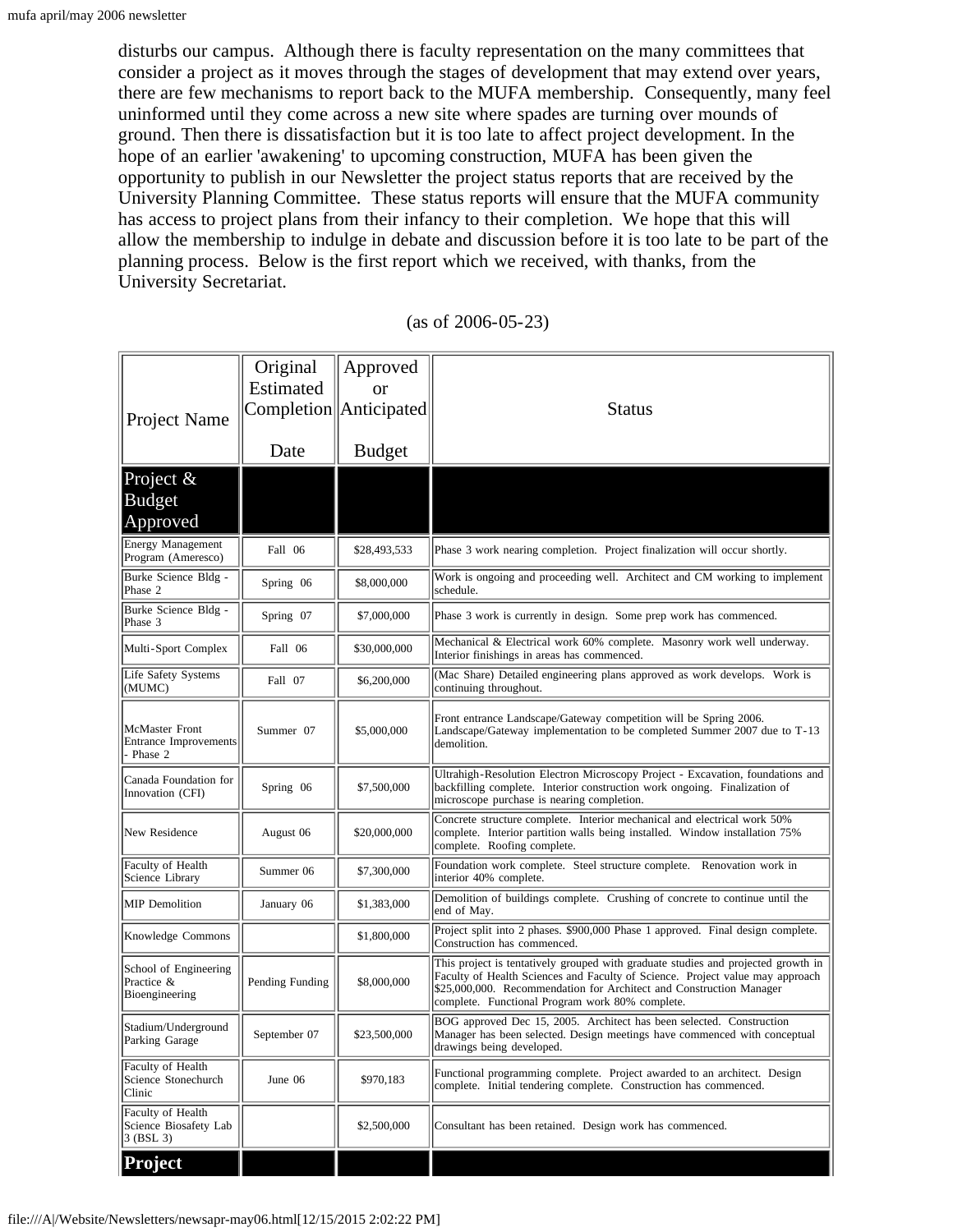| Approved,<br><b>Budget</b><br>Pending     |  |                                                                                                                                          |
|-------------------------------------------|--|------------------------------------------------------------------------------------------------------------------------------------------|
|                                           |  |                                                                                                                                          |
| Project &<br><b>Budget</b><br>Pending     |  |                                                                                                                                          |
| Above Ground Parking<br>Structure         |  | On hold pending a campus-wide parking review in Spring 2006                                                                              |
| <b>Under</b><br><b>Consideration</b>      |  |                                                                                                                                          |
| Liberal Arts Building                     |  | A space audit of existing space within the Faculties of Social Science and<br>Humanities is in progress to determine future space needs. |
| Graduate Expansion                        |  |                                                                                                                                          |
| <b>For Future</b><br><b>Consideration</b> |  |                                                                                                                                          |
| Welcome Centre                            |  |                                                                                                                                          |
| New Tennis Courts                         |  |                                                                                                                                          |
| Sports Arena                              |  | Would be looked at offsite                                                                                                               |

<span id="page-12-0"></span>

*Below is a letter that was read at a memorial service held on March 6, 2006.*

Dear Neil and Ewan,

I want to express my sympathy to you and your families for the loss of your mother, and to say a few things, however inadequate, about my work and friendship with Barbara.

As you may know, I was the first Director of the Arts and Science Program. On the advice of Dennis McCalla, then VP of Health Sciences, I asked Barbara to help us teach the first Inquiry seminar. That was back in 1982. All the firstyear students were required to take this course. I thought then and still do that the successful conduct of this course, which explored Third World development, was critical to the well-being of the Program.

As we all quickly recognized, she proved to be a fine teacher of Inquiry and I asked her to lead the team of three faculty members, of which I continued to be one. She led that effort throughout my Directorship and her own.

I think there was a natural fit between what is required to teach inquiry well and Barbara's way of thinking, and of working with students and colleagues. She was a model for the students, and for all of us, of a probing, rational, critical, open, and caring mind trying to understand, and help others to understand, a complex, serious, human problem. I tried to emulate her comments on student papers which were consistently fair, wise and helpful. And, of course, we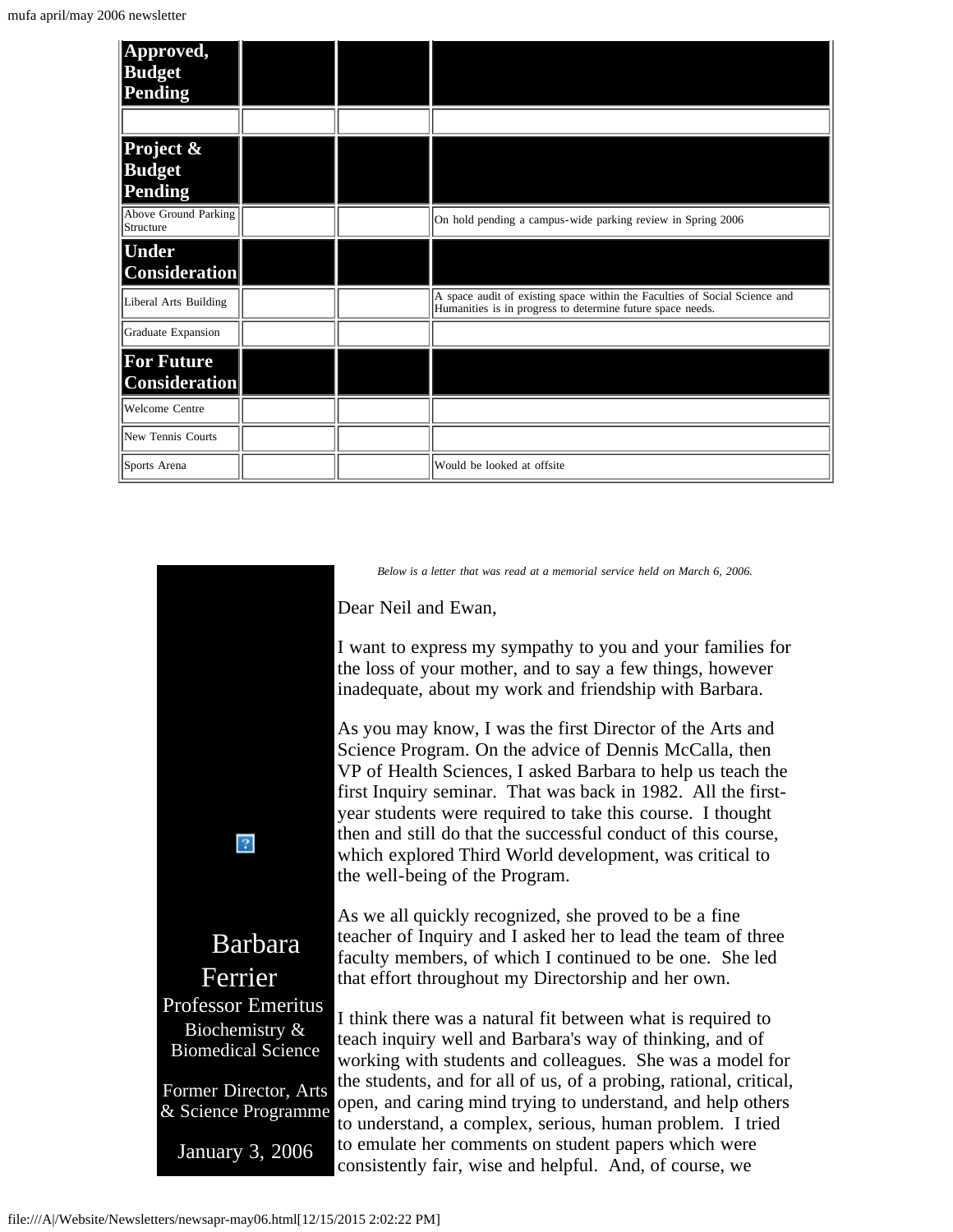

<span id="page-13-0"></span>

**Passings Leonard E. Levine, Professor Emeritus, Psychiatry, March 1, 2006 Nhum Spinner, Associate Professor,**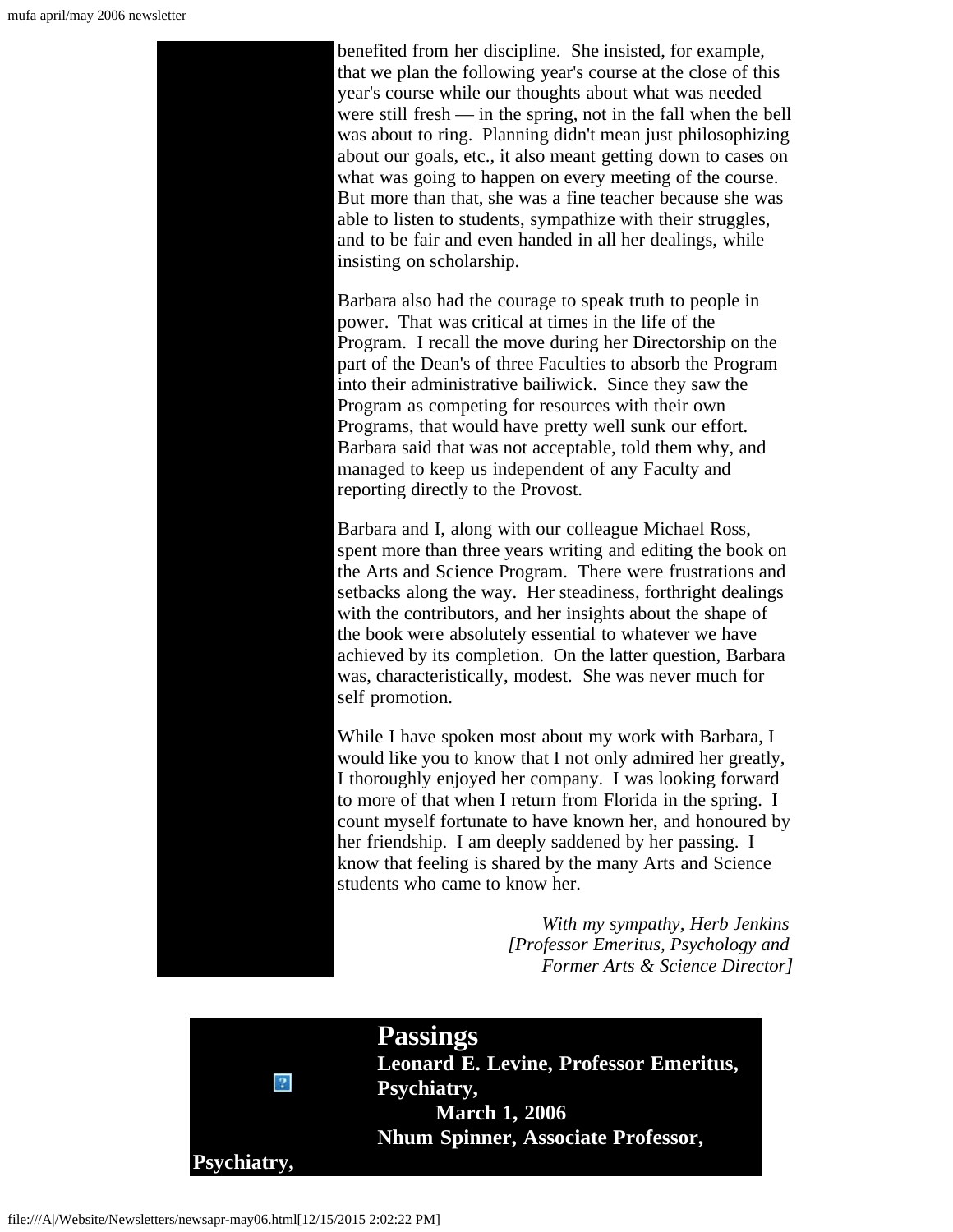#### $|2|$

# <span id="page-14-0"></span>**Things to know if You Are RETIRING**

Electronic Mail Accounts: It is agreed that provision of e-mail computer accounts for retired faculty members is to be treated similarly to the provision of mail boxes or library cards. All retired faculty should have access to an e-mail account on the same terms as active faculty. Like the mail box or library card, the e-mail account is to be used for University or academic business. The account may be accessed from University computers or by modem. In the latter case, if the retired faculty member wishes a fee modem account, this is also available and can be arranged (for example, through the purchase of vouchers at the Bookstore or by provision of a research account number).

Given past experience with illegitimate use of computer accounts by "hackers", it is recognized that for management purposes it might be necessary to require retired faculty to renew the e-mail computer account from time to time, or for CIS to remove accounts that are inactive over a long period of time.

This policy shall be reviewed no later than five years after its implementation.

*Re-endorsed by Joint Committee May 29, 2001*

Termination Option: During the fall of 1996, the Joint Committee recommended and the President agreed that those faculty who at the time of retirement elect the Pension Plan's Termination Option, should continue to qualify for the normal retirement benefits.

Major Medical & Dental Benefits: Continuation of benefits which were in effect prior to retirement (some exceptions apply), for retiree, spouse and eligible children. Out-of-Province/Out-of-Country-Coverage is reduced to \$10,000/ lifetime. It is recommended that you obtain extra travel insurance every time you travel out of Ontario or Canada. You will be receiving a booklet from Human Resources which explains the benefits which are supplied by Sun Life. The booklet is also available on the web (from the McMaster Home Page: click on "Working at McMaster A-Z"; click on "R"; click on "Retirement Support Services"; click on "McMaster Retirees & Retiree Benefit Plans"; click on "Retiree Benefit Plans" and voilà).

Life Insurance: At normal retirement age (65 years) you will be provided with a paid up policy of \$5,000. If you wish to convert your insurance to a private insurance plan, you must apply within one month of your retirement date. Please contact Human Resources for more information.

If you take early retirement, you are able to keep your current coverage (Grandfathered Plan) or the basic plan of 175% of salary (maximum salary \$100,000) by paying the full premium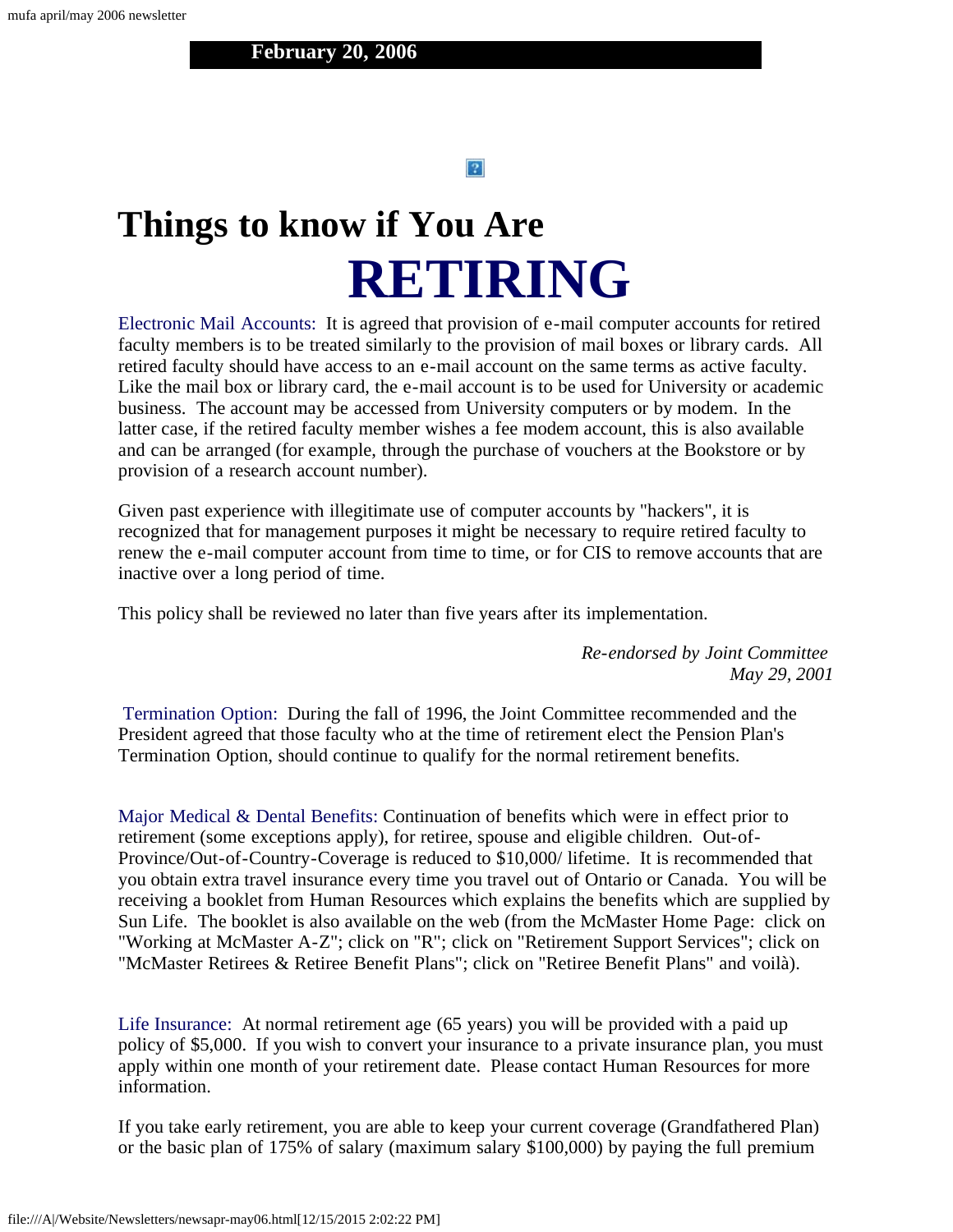which is based on age factors, gender and smoking vs non-smoking. At age 65, however, the policy will be reduced to the Paid Up policy of \$5,000.

### Parking:

1. Faculty and Staff who have retired but have a post-retirement appointment for which they receive remuneration from the University shall pay for parking (effective July 1, 1992).

2. Faculty and staff who have retired on or before June 30, 1992 shall continue to receive free parking; in the case of those who are under 65 the free parking shall be provided on West Campus. Any who have already reached 65 and are parking on West Campus should receive a Central Campus sticker immediately.

3. Faculty and staff who retire after June 30, 1992 may obtain a permit which allows (i) free parking on West Campus at all times and (ii) free parking on Central Campus for the period May to August and after 12:30 p.m. on days when classes are held between September and April; alternatively such individuals may purchase, at the Central Campus rate for eight months, a permit for Central Campus.

> *Approved by Joint Committee December 3, 1991*

### Notice: to Retirees with Restricted Retiree Parking Permits

### **(1) HOURLY PARKING**

We are pleased to inform you that the automation of the kiosks has given us an opportunity to set up 1, 2 and 3 hour blocks of parking for retirees holding restricted retiree permits that become valid at 12:30 p.m. Retirees who wish to park on central campus prior to 12:30 p.m. may purchase parking for the duration of time prior to 12:30 p.m. only. The above issued permits must be displayed with a restricted retiree permit, which takes effect at 12:30 pm.

### (**2) CENTRAL CAMPUS PARKING**

Eight month central campus parking permits are available for purchase at the Parking Office at the regular permit fee.

Retiree permits are for the sole use of the retiree and are not transferrable to family members.

Please contact the Parking & Transit Services office, CUC 102, at 24921 or e-mail: parking@ mcmaster.ca. For up-to-date information and rates, visit their web site at http://parking.mcmaster.ca.

Recreational Facilities: Anyone who retired prior to 1999 will continue to receive free membership at the Ivor Wynne Centre. Those who retired in 1999 may apply for membership at one-half price. All retirees after 1999 are eligible for membership in the Ivor Wynne Centre at a rate that will be prescribed annually and approved by the Board of Governors.

Approved by Joint Committee June 21, 1999

CAUT Services: Individuals who were eligible for membership in CAUT through MUFA before retirement, are eligible for membership as CAUT retirees. Individual retired members may join CAUT as Retired Associate Members for an annual fee of \$30. For this fee they